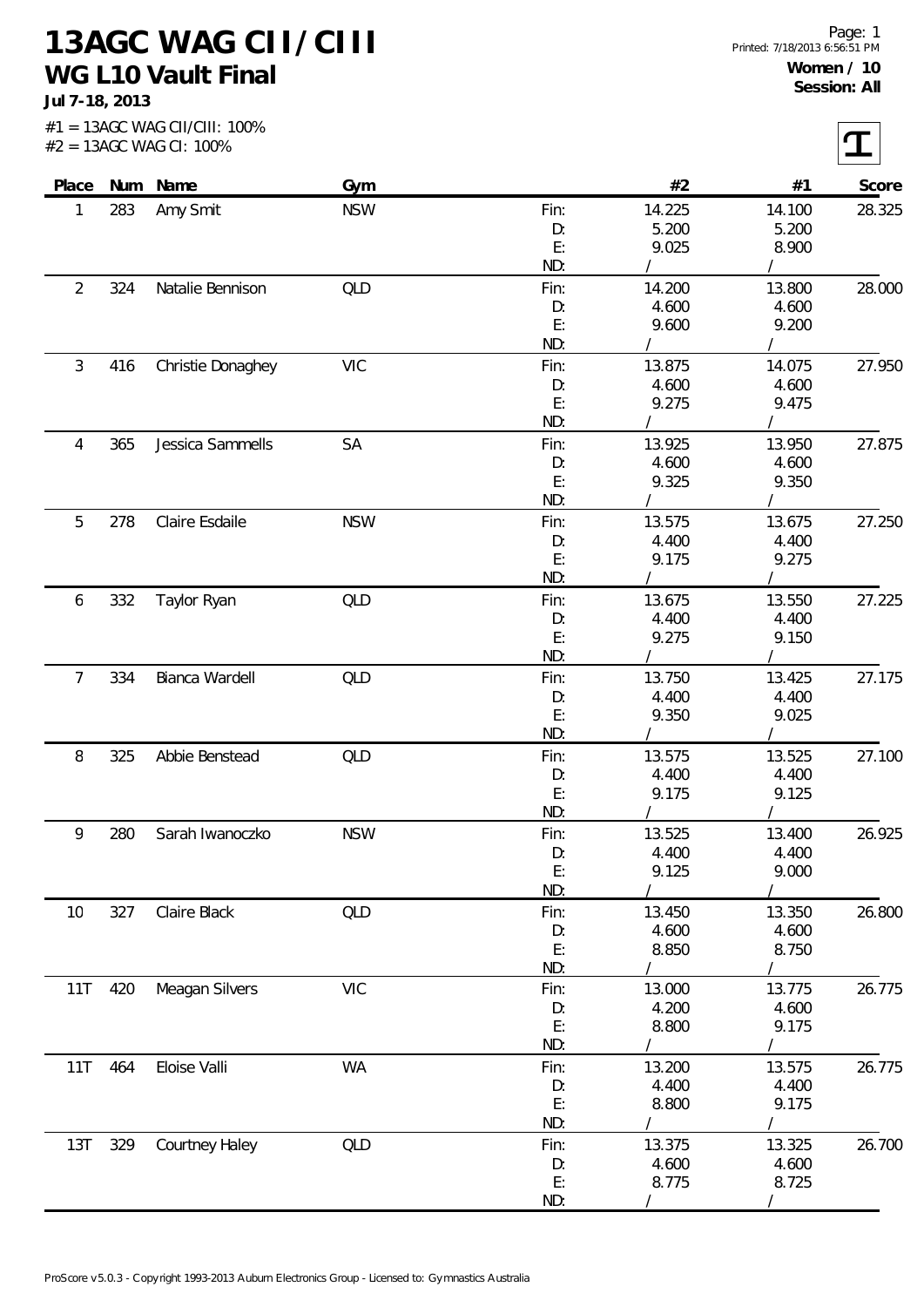**13AGC WAG CII/CIII WG L10 Vault Final**

**Jul 7-18, 2013**

| Place<br>13T |     | Num Name            | Gym        | Fin:       | #2                  | #1              | Score<br>26.700 |
|--------------|-----|---------------------|------------|------------|---------------------|-----------------|-----------------|
|              | 331 | Sophie Musgrave     | <b>QLD</b> | D:         | 13.525<br>4.400     | 13.175<br>4.400 |                 |
|              |     |                     |            | E:         | 9.125               | 8.775           |                 |
|              |     |                     |            | ND:        |                     |                 |                 |
| 15           | 277 | Georgia Devine      | <b>NSW</b> | Fin:       | 13.225              | 13.350          | 26.575          |
|              |     |                     |            | D:         | 4.200               | 4.200           |                 |
|              |     |                     |            | E:         | 9.025               | 9.150           |                 |
|              |     |                     |            | ND:        |                     |                 |                 |
| 16           | 418 | Nicole Quine        | <b>VIC</b> | Fin:       | 13.125              | 13.150          | 26.275          |
|              |     |                     |            | D:         | 4.200               | 4.200           |                 |
|              |     |                     |            | E:         | 8.925               | 8.950           |                 |
|              |     |                     |            | ND:        |                     |                 |                 |
| 17           | 377 | Olivia Burnett      | <b>TAS</b> | Fin:       | 13.100              | 13.050          | 26.150          |
|              |     |                     |            | D:         | 4.200               | 4.200           |                 |
|              |     |                     |            | E:         | 8.900               | 8.850           |                 |
|              |     |                     |            | ND:        |                     |                 |                 |
| 18           | 326 | Alicia Biggs        | QLD        | Fin:       | 13.025              | 12.975          | 26.000          |
|              |     |                     |            | D:         | 4.200               | 4.200           |                 |
|              |     |                     |            | E:         | 8.825               | 8.775           |                 |
|              |     |                     |            | ND:        |                     |                 |                 |
| <b>19T</b>   | 330 | Tiarne Holloway     | QLD        | Fin:       | 12.600              | 13.300          | 25.900          |
|              |     |                     |            | D:         | 4.400               | 4.400           |                 |
|              |     |                     |            | E:         | 8.200               | 8.900           |                 |
|              |     |                     |            | ND:        |                     |                 |                 |
| 19T          | 417 | Georgia Holston     | <b>VIC</b> | Fin:       | 12.975              | 12.925          | 25.900          |
|              |     |                     |            | D:         | 4.000               | 4.000           |                 |
|              |     |                     |            | E:         | 8.975               | 8.925           |                 |
|              |     |                     |            | ND:        |                     |                 |                 |
| 19T          | 252 | Bianka Rose         | ACT        | Fin:       | 13.025              | 12.875          | 25.900          |
|              |     |                     |            | D:         | 4.200               | 4.200           |                 |
|              |     |                     |            | E:<br>ND:  | 8.825<br>$\sqrt{2}$ | 8.675           |                 |
|              |     |                     |            |            |                     |                 |                 |
| 22           | 415 | Christine Bonfadini | <b>VIC</b> | Fin:<br>D: | 13.075<br>4.200     | 12.750<br>4.200 | 25.825          |
|              |     |                     |            | E:         | 8.875               | 8.550           |                 |
|              |     |                     |            | ND:        |                     |                 |                 |
| 23           | 281 | Sophie Mcnay        | <b>NSW</b> | Fin:       | 12.900              | 12.825          | 25.725          |
|              |     |                     |            | D:         | 4.200               | 4.200           |                 |
|              |     |                     |            | E:         | 8.700               | 8.625           |                 |
|              |     |                     |            | ND:        |                     |                 |                 |
| 24           | 333 | Stephanie Toogood   | QLD        | Fin:       | 12.800              | 12.875          | 25.675          |
|              |     |                     |            | D:         | 4.200               | 4.200           |                 |
|              |     |                     |            | E:         | 8.600               | 8.675           |                 |
|              |     |                     |            | ND:        |                     |                 |                 |
| 25           | 279 | Breanna Hale        | <b>NSW</b> | Fin:       | 12.800              | 12.825          | 25.625          |
|              |     |                     |            | D:         | 4.200               | 4.200           |                 |
|              |     |                     |            | E:         | 8.600               | 8.625           |                 |
|              |     |                     |            | ND:        |                     |                 |                 |
| 26           | 276 | Breeanna Carter     | <b>NSW</b> | Fin:       | 12.825              | 12.475          | 25.300          |
|              |     |                     |            | D:         | 4.200               | 4.200           |                 |
|              |     |                     |            | E:         | 8.625               | 8.275           |                 |
|              |     |                     |            | ND:        |                     |                 |                 |